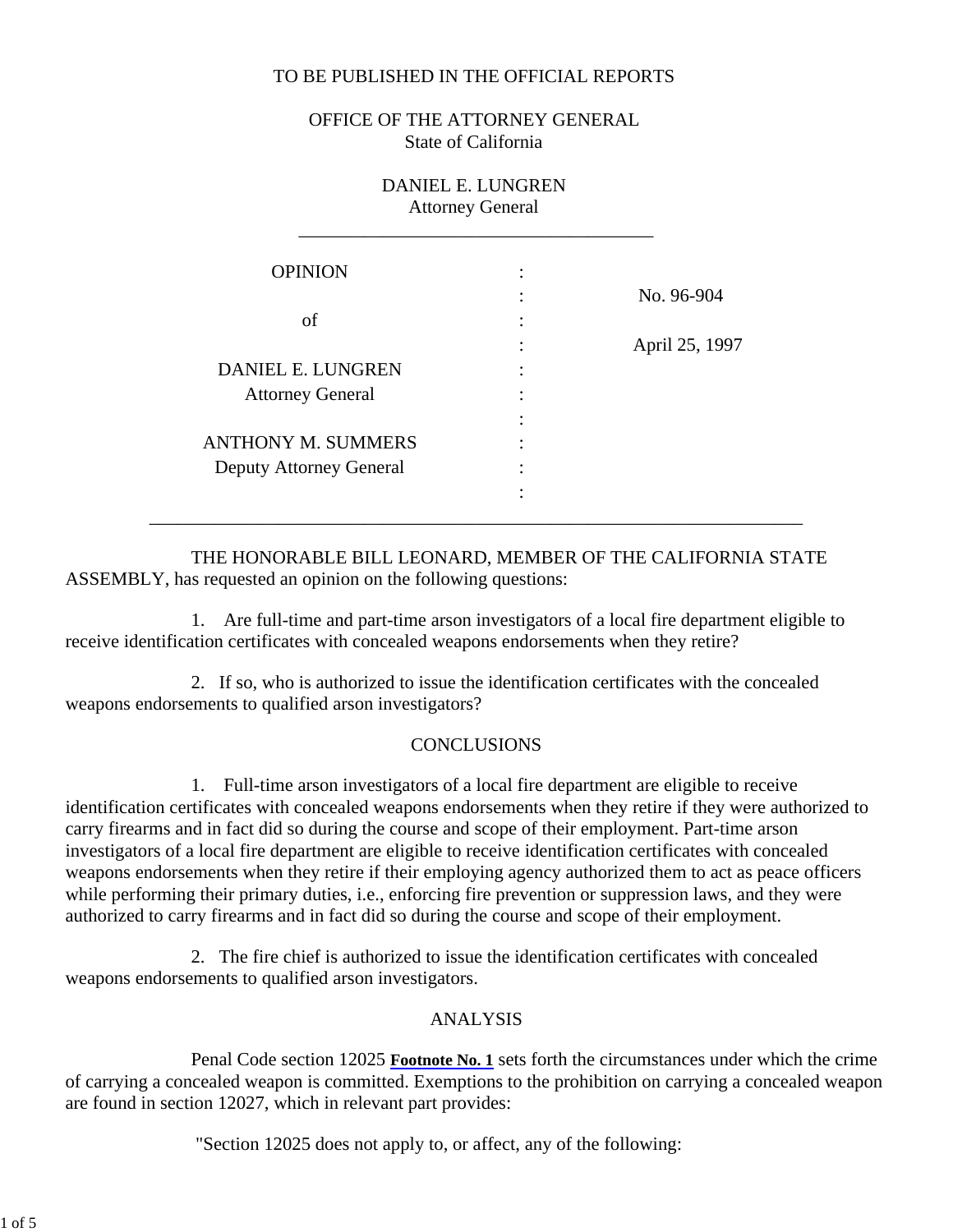$\Gamma$ (a)(1)(A) Any peace officer, listed in Section 830.1 or 830.2, whether active or honorably retired, other duly appointed peace officers, honorably retired peace officers listed in subdivision (c) of Section 830.5, *other honorably retired peace officers who during the course and scope of their employment as peace officers were authorized to, and did, carry firearms . . . . Any peace officer described in this paragraph who has been honorably retired shall be issued an identification certificate by the law enforcement agency from which the officer has retired.* The issuing agency may charge a fee necessary to cover any reasonable expenses incurred by the agency in issuing certificates pursuant to this subdivision. As used in this section and Section 12031, the term `honorably retired' includes all peace officers who have qualified for, and have accepted, a service or disability retirement. For purposes of this section and Section 12031, the term `honorably retired' does not include an officer who has agreed to a service retirement in lieu of termination.

 "(B) Any officer . . . shall have an endorsement on the identification certificate stating that the issuing agency approves the officer's carrying of a concealed firearm.

` ". . . . . . . . . . . . . . . . . . . . . . . . . . . . . . . . . . . . . . . . . . . . . . . . . . . .

 $'(2)$  A retired peace officer ... shall petition the issuing agency for the renewal of his or her privilege to carry a concealed firearm every five years. . . . The agency from which a peace officer is honorable retired may, upon initial retirement of that peace officer, or at any time subsequent thereto, deny or revoke, for good cause the retired officer's privilege to carry a concealed firearm. . . ."

Section 12027.1 states in relevant part:

 "(b)(1) An identification certificate authorizing the officer to carry a concealed and loaded firearm or an endorsement may be revoked or denied by the issuing agency only upon a showing of good cause. Good cause shall be determined at a hearing, as specified in subdivision (d).

". . . . . . . . . . . . . . . . . . . . . . . . . . . . . . . . . . . . . . . . . . . . . . . . . . . .

 "(c) A retired peace officer, when notified of the revocation of his or her privilege to carry a concealed and loaded firearm, after the hearing, or upon forfeiting his or her right to a hearing, shall immediately surrender to the issuing agency his or her identification certificate. The issuing agency shall reissue a new identification certificate without an endorsement. . . .

 "(d) Any hearing conducted under this section shall be held before a three-member board. One member of the board shall be selected by the agency and one member shall be selected by the retired peace officer or his or her employee organization. The third member shall be selected jointly by the agency and the retired peace officer or his or her employee organization.

 " Any decision by the board shall be binding on the agency and the retired peace officer.

". . . . . . . . . . . . . . . . . . . . . . . . . . . . . . . . . . . . . . . . . . . . . . . . . . . ."

The two questions presented for resolution concern whether retired full-time and part-time arson investigators of a local fire department are eligible to receive identification certificates with concealed weapons endorsements under the terms of section 12027, and if so, who may issue the certificates to them. **Footnote No. 2**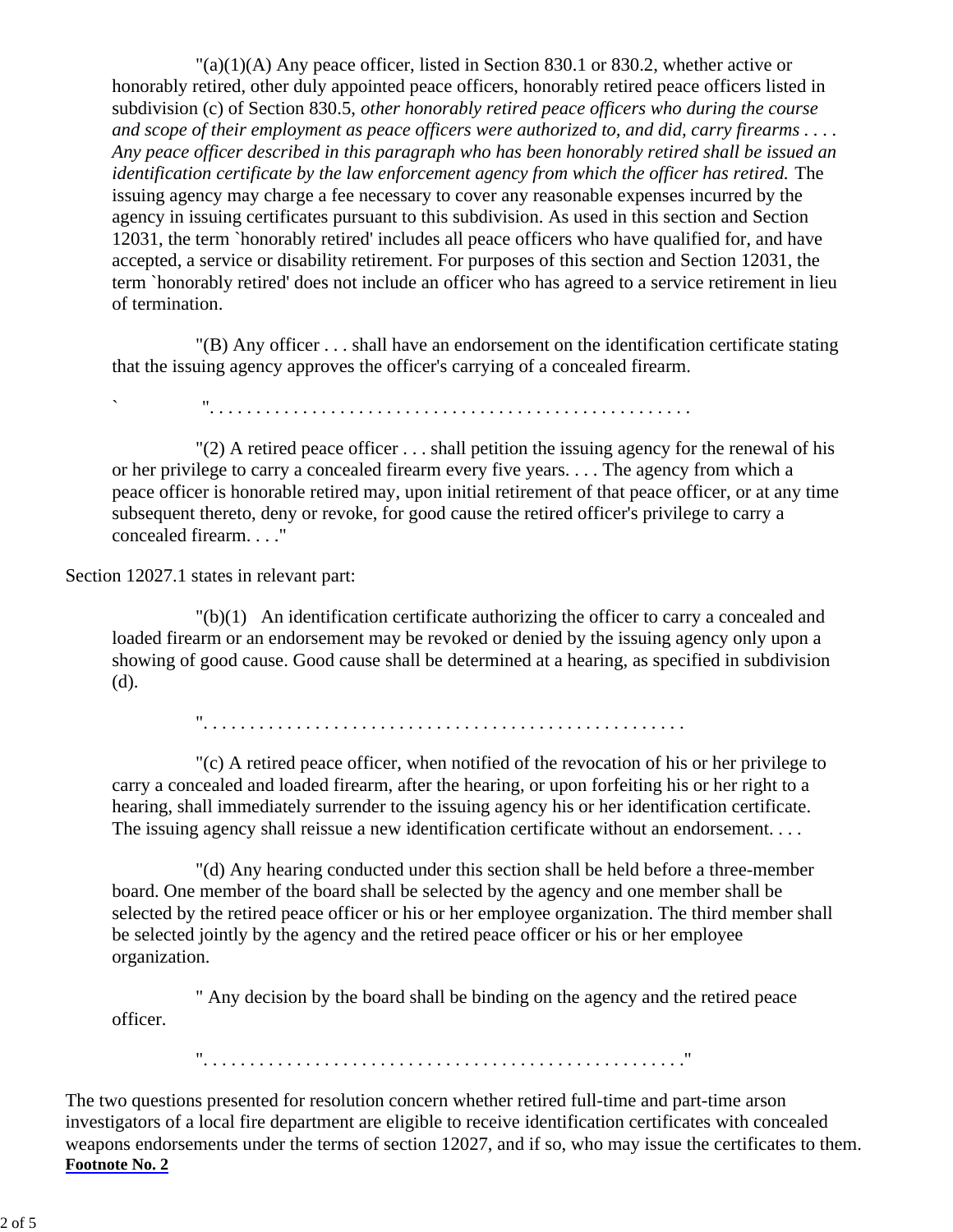# 1. Eligibility To Carry a Concealed Weapon

 In determining whether retired full-time and part-time arson investigators of a local fire department may meet the qualifications of section 12027, we first consider whether they acted as "peace officers" during the course and scope of their employment. Section 830 provides:

 "Any person who comes within the provisions of this chapter [sections 830-832.9] and who otherwise meets all standards imposed by law on a peace officer is a peace officer, and not withstanding any other provision of law, no person other than those designated in this chapter is a peace officer. The restriction of peace officer functions of any public officer or employee shall not affect his or her status for purposes of retirement."

# Section 830.37 specifically provides with respect to arson investigators:

 "The following persons are peace officers whose authority extends to any place in the state for the purpose of performing their primary duty or when making an arrest pursuant to Section 836 as to any public offense with respect to which there is immediate danger to person or property, or of the escape of the perpetrator of that offense, or pursuant to Section 8597 or 8598 of the Government Code. These peace officers may carry firearms only if authorized and under terms and conditions specified by their employing agency:

 "(a) Members of an arson-investigating unit, regularly paid and employed in that capacity, of a fire department or fire protection agency of a county, city, city and county, district, or the state, if the primary duty of these peace officers is the detection and apprehension of persons who have violated any fire law or committed insurance fraud.

". . . . . . . . . . . . . . . . . . . . . . . . . . . . . . . . . . . . . . . . . . . . . . . . . . . ."

As recently explained in *Service Employees International Union Local 715, AFL-CIO* v. *City of Redwood City* (1995) 32 Cal.App.4th 53, 59-60:

 "Chapter 4.5 specifies dozens of government employees as peace officers, sometimes simply by job title, but more often by reference both to a position and its primary duties. In general, chapter 4.5 names some classifications of employees as peace officers whose powers are either specified or limited, provides that other employees are not peace officers but may exercise some peace officer functions under certain circumstances, denies peace officer status to some classifications, and denies or restricts the right of some peace officers to carry firearms. [Citation.] The plain import of this statutory system is that the Legislature intended to grant peace officer status, and the powers and authority conferred with that status in particular instances, subject to carefully prescribed limitations and conditions."

With respect to the retired full-time arson investigators, we believe that they would qualify as peace officers under the terms of section 830.37, subdivision (a). As arson investigators, their duties were to investigate crimes of arson, i.e., "the detection and apprehension of persons who have violated any fire law or committed insurance fraud." That was what they were "regularly paid and employed" to do as "[m]embers of an arson-investigating unit." We interpret the provisions of section 830.37 in a reasonable and common sense manner. (See *California Correctional Peace Officers Assn.* v. *State Personnel Bd.* (1995) 10 Cal.4th 1133, 1147 ["a practical construction is preferred"]; *Harris* v. *Capital Growth Investors XIV* (1991) 52 Cal.3d 1142, 1165 ["it is presumed the Legislature intended reasonable results . . ."].) Accordingly, while some members of an arson-investigating unit may not be employed to investigate violations of law or insurance fraud, the primary duty of arson investigators would so qualify as "the detection and apprehension of persons who have violated any fire law or committed insurance fraud" within the meaning of section 830.37,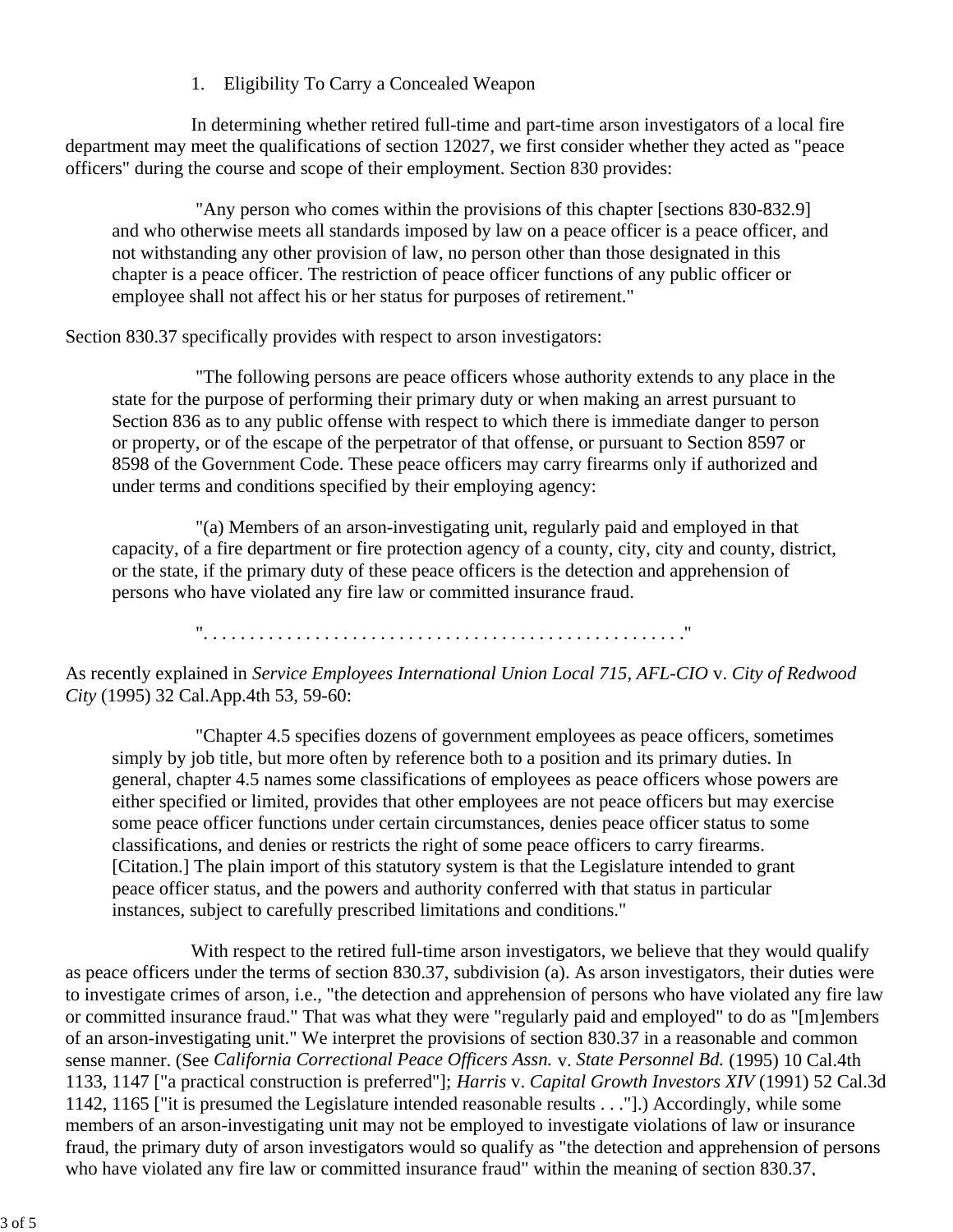#### subdivision (a).

 Even though they were peace officers, however, the full-time arson investigators in question may not have been authorized to carry firearms by their employing agency, or even if authorized, may not have actually carried firearms while performing their duties. Both requirements must be met under the terms of section 12027, subdivision (a)(1)(A), in order to be eligible for an identification certificate with a concealed weapons endorsement.

 $\mathcal{L}$  g, and the contract of the contract of the contract of the contract of the contract of the contract of the contract of the contract of the contract of the contract of the contract of the contract of the contract

 We thus conclude that full-time arson investigators of a local fire department are eligible to receive identification certificates with concealed weapons endorsements when they retire if they were authorized to carry firearms and in fact did so during the course and scope of their employment.

 The retired part-time arson investigators, on the other hand, would not meet the test of having been peace officers as defined in section 830.37, subdivision (a). They would not have been "regularly paid and employed" as "[m]embers of an arson-investigating unit, having "the primary duty of . . . the detection and apprehension of persons who have violated any fire law or committed insurance fraud." Instead, a part-time arson investigator is typically "regularly paid and employed" to perform fire prevention or fire suppression law enforcement duties. Such persons are called upon only occasionally to help in arson investigations. They often volunteer for the assignments and conduct their investigative services "off-shift" in addition to their regularly assigned duties. They normally do not carry firearms while performing their primary fire prevention or fire suppression enforcement duties. (See *Service Employees Internat. Union* v. *City of Redwood City*, *supra*, 32 Cal.App.4th at 55-58.)

 It is conceivable that a part-time arson investigator could qualify as a peace officer under the terms of section 830.37, subdivision (b), which state:

 "Members other than members of an arson-investigating unit, regularly paid and employed in that capacity, of a fire department or fire protection agency of a county, city, city and county, district, or the state, if the primary duty of these peace officers, when acting in that capacity, is the enforcement of laws relating to fire prevention or fire suppression."

In *Service Employees Internat. Union* v. *City of Redwood City*, *supra*, 32 Cal.App.4th 53, the court examined in detail the requirements of section 830.37, subdivision (b). It traced the legislative history of the statute and concluded that under subdivision (b), "fire department members are peace officers if they act in the capacity of peace officers and their primary duty when they do so is to enforce the fire [prevention or suppression] laws." (*Id*., at p. 62.) It is for the employing agency to determine "whether its fire department members will act in the capacity of peace officers." (*Id*., at p. 63.)

 Given this judicial construction of subdivision (b) of section 830.37, we conclude that part-time arson investigators meet the standard for being "peace officers" if their employing agency authorizes them to act as peace officers while performing their primary duties, i.e., enforcing fire prevention or fire suppression laws. Upon honorable retirement, pursuant to section 12027, subdivision (a)(1)(A), they must also have been authorized to carry a firearm and in fact have carried a firearm "during the course and scope of their employment as peace officers" in order to be eligible for identification certificates with concealed weapons endorsements.

2. Issuance of an Identification Certificate

We next consider who is authorized to issue identification certificates with concealed weapons endorsements to qualified retirees. Section 12050 allows only the sheriff of a county or the head of a municipal police department to issue a license to carry a concealed weapon. However, a retired peace officer meeting the requirements of section 12027, subdivision (a)(1)(A), "shall be issued an identification certificate by the law enforcement agency from which the officer has retired" with a concealed weapons